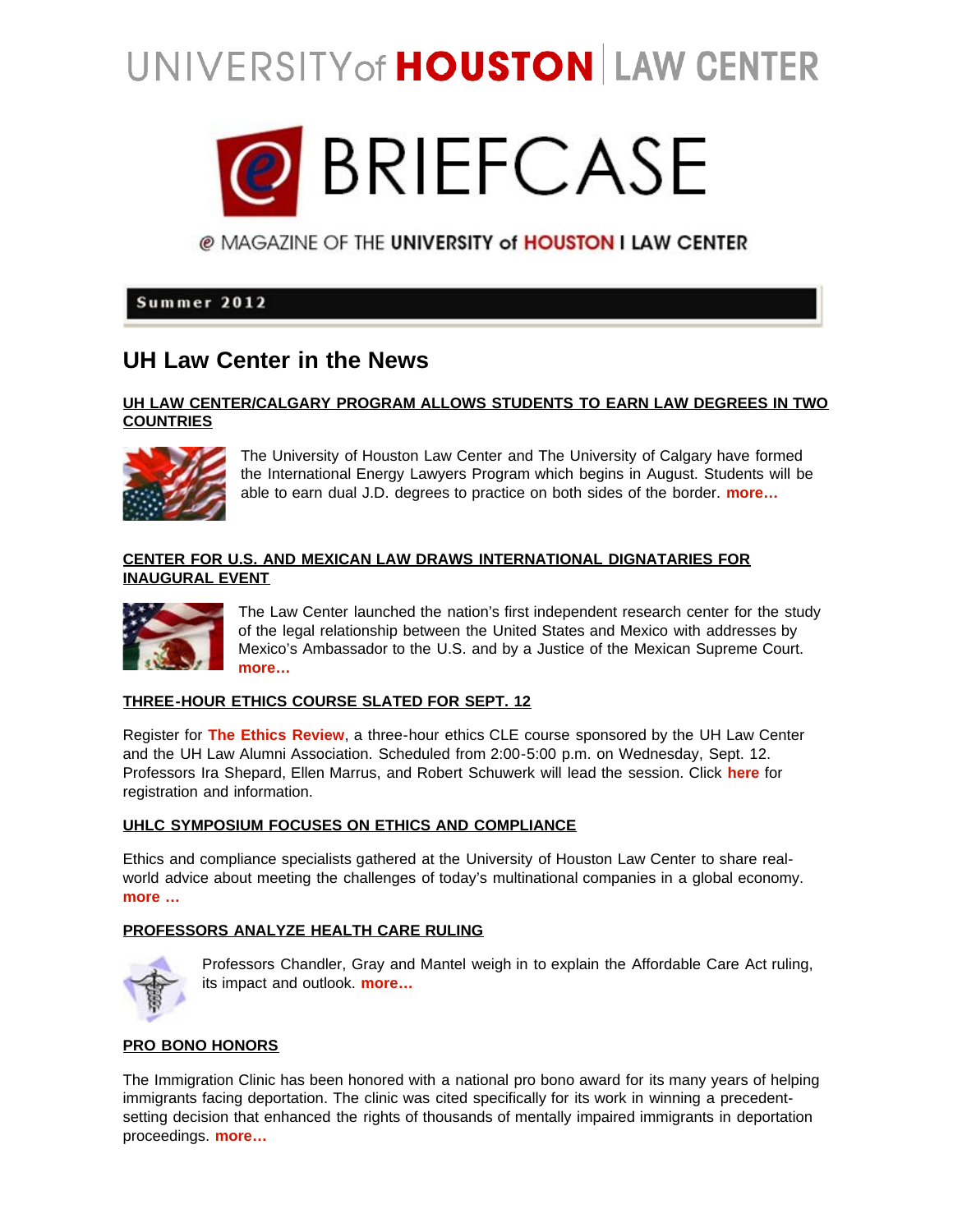### **['CATCH THE WAVE' GALA A CRASHING SUCCESS](http://www.law.uh.edu/news/spring2012/0404Gala.asp)**



 The annual soiree with a decidedly nautical flair netted \$450k for Law Center programs. **[more…](http://www.law.uh.edu/news/spring2012/0404Gala.asp)**

### **[CAMPUS GOES GREEN](http://www.law.uh.edu/news/spring2012/0215trees.asp)**



 Alumni and friends rolled up their sleeves on a Saturday morning to beautify Law Center grounds and improve the environment by planting trees with the help of the nonprofit Trees for Houston. **[more…](http://www.law.uh.edu/news/spring2012/0215trees.asp)**

# **["A CASE FOR EXCELLENCE" UNVEILED](http://www.law.uh.edu/news/spring2012/0402video.asp)**



 The University of Houston Law Center has debuted its new fast-paced promotional video "A Case for Excellence." The nine-minute piece presents a broad overview of the Law Center from its extensive curriculum and internationally recognized faculty, to its top-ranked specialty programs, renowned research centers and institutes, nationally known clinics and new global initiatives. **[more…](http://www.law.uh.edu/news/spring2012/0402video.asp)**

# **UH Law Center Faculty News**

# **[HOFFMAN GETS WHITE HOUSE UPDATE](http://www.law.uh.edu/news/summer2012/0620hoffman.asp)**



 He didn't sleep in the Lincoln Bedroom, but Professor Geoffrey Hoffman was invited to attend a day-long White House briefing session on immigration reform in June. **[more…](http://www.law.uh.edu/news/summer2012/0620hoffman.asp)**

# **[HAWKINS FINDS STUDENTS STILL TARGETED WITH CREDIT OFFERS](http://www.law.uh.edu/news/spring2012/0424Hawkins.asp)**

Professor Jim Hawkins released the first empirical data showing that credit card companies are largely ignoring strict new regulations in issuing cards to college students. **[more…](http://www.law.uh.edu/news/spring2012/0424Hawkins.asp)**

### **[CHASE LEADS GREATER HOUSTON PARTNERSHIP](http://www.law.uh.edu/news/spring2012/0103chase.asp)**

Professor Anthony Chase is the current Chairman of the Board of the Greater Houston Partnership. As head of the GHP, he is working to strengthen initiatives to build regional economic prosperity. **[more…](http://www.law.uh.edu/news/spring2012/0103chase.asp)**

### **[THOMPSON NAMED TO FORENSICS BOARD](http://www.law.uh.edu/news/summer2012/0524thompson.asp)**

Professor Sandra Guerra Thompson, a nationally recognized criminal law expert and director of the Law Center's Criminal Justice Institute, was named to a city governing board charged with overseeing a planned independent forensic center. **[more…](http://www.law.uh.edu/news/summer2012/0524thompson.asp)**

### **[OLIVAS ROCKS ON](http://www.law.uh.edu/news/spring2012/0301RockRoll.asp)**



 A lifelong aficionado of rock and roll, Professor Michael A. Olivas examined its legal side in his annual CLE seminar. **[more…](http://www.law.uh.edu/news/spring2012/0301RockRoll.asp)**

### **[OBAMA APPOINTS BURKE TO INTERIOR DEPARTMENT POST](http://www.law.uh.edu/news/spring2012/0209burke.asp)**

President Obama named Professor Marcilynn A. Burke to serve as assistant secretary for Land and Minerals Management within the Department of the Interior. **[more…](http://www.law.uh.edu/news/spring2012/0209burke.asp)**